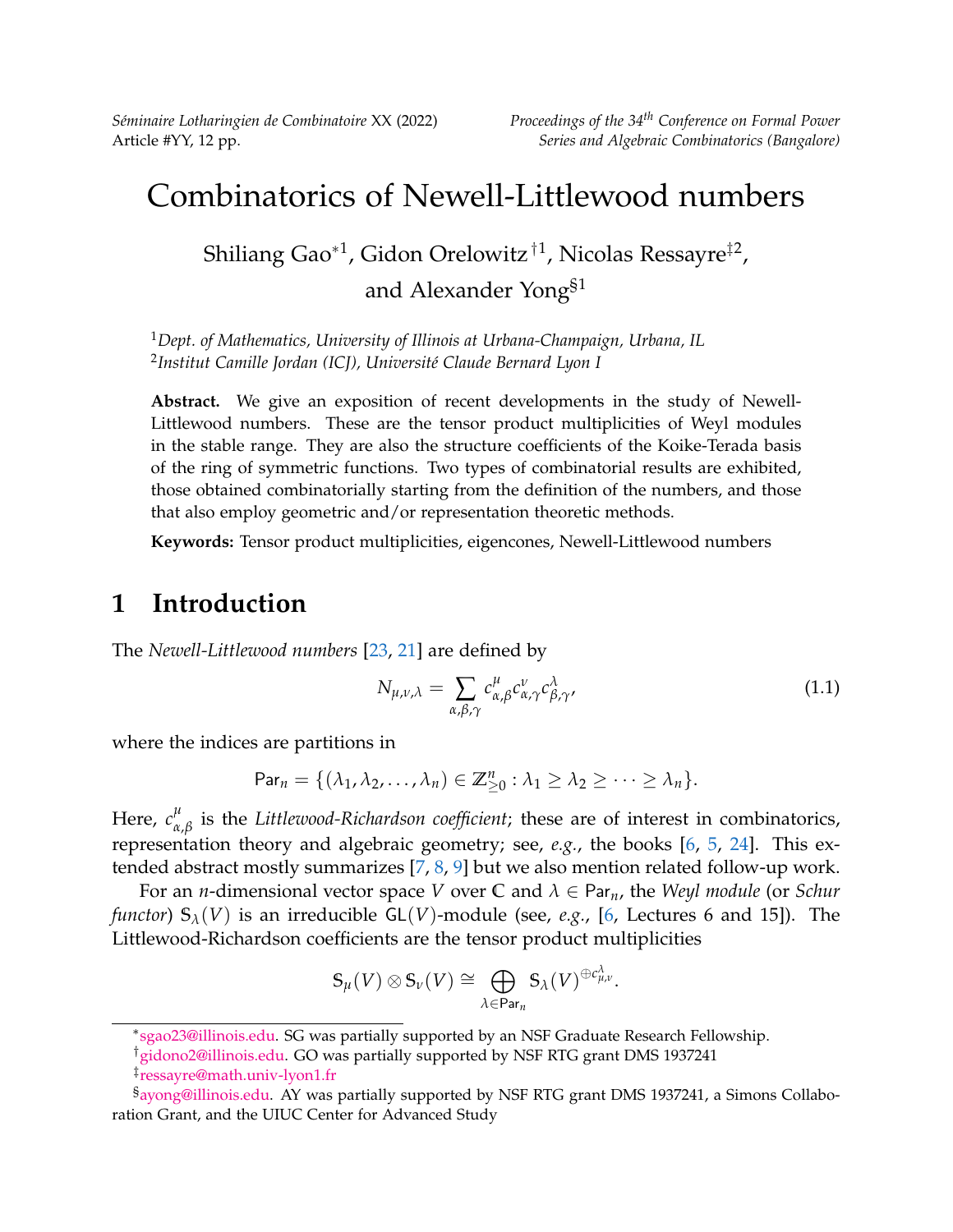The Newell-Littlewood numbers arise similarly, where GL(*V*) is replaced by other classical Lie groups G. Suppose *W* is a complex vector space, with a fixed nondegenerate symplectic or orthogonal form *ω*. Let G be the subgroup of SL(*W*) preserving *ω*. Then  $G = SO_{2n+1}$  if dim  $W = 2n + 1$  and  $\omega$  is orthogonal. It is  $G = Sp_{2n}$  if dim  $W = 2n$  and  $\omega$ is symplectic. Finally,  $G = SO_{2n}$  if dim  $W = 2n$  and  $\omega$  is orthogonal. These are groups in the  $B_n$ ,  $C_n$ ,  $D_n$  series of the Cartan-Killing classification, respectively.

If  $\lambda \in \text{Par}_n$ , H. Weyl's construction [\[26\]](#page-11-3) (see also [\[6,](#page-10-0) Lectures 17 and 19]) gives a Gmodule **S**[*λ*] (*W*). These modules are irreducible, except in type *Dn*, where irreducibility holds if  $\lambda_n = 0$ . In the *stable range*  $\ell(\mu) + \ell(\nu) \leq n$ ,

<span id="page-1-3"></span>
$$
\mathbb{S}_{[\mu]}(W) \otimes \mathbb{S}_{[\nu]}(W) \cong \bigoplus_{\lambda \in \text{Par}_n} \mathbb{S}_{[\lambda]}(W)^{\oplus N_{\mu,\nu,\lambda}}; \tag{1.2}
$$

this is [\[19,](#page-11-4) Corollary 2.5.3]. In particular,  $N_{\mu,\nu,\lambda}$  is independent of G [19, Theorem 2.3.4].

The Schur functions  $s_\lambda$  form a basis of the ring  $\Lambda$  of symmetric functions. It is the "universal character" of  $S_\lambda(V)$  for GL. In a similar fashion, [\[19,](#page-11-4) Section 2] establishes universal characters of **S**[*λ*] (*W*) for Sp. This *Koike-Terada basis* {*s*[*λ*]} of Λ satisfies

<span id="page-1-1"></span>
$$
s_{[\mu]}s_{[\nu]} = \sum_{\lambda} N_{\mu,\nu,\lambda} s_{[\lambda]}, \qquad (1.3)
$$

where *µ*, *ν*, *λ* are arbitrary partitions. (Now, [\[19\]](#page-11-4) also defines a basis for SO with the same structure coefficients. Which one we use is simply a matter of choice.)

Section [2](#page-1-0) outlines the combinatorially derived results found in [\[7\]](#page-10-2). Section [3](#page-5-0) presents the results from [\[9\]](#page-10-4) which resolve a conjecture from [\[8\]](#page-10-3) and furthermore explains the connection to *eigencones*. A number of problems remain in this subject; some of these are stated in Section [4.](#page-8-0)

## <span id="page-1-0"></span>**2 Results using purely combinatorial methods**

In this section we summarize results that can be obtained directly from  $(1.1)$ .

#### **2.1 Basic observations**

<span id="page-1-2"></span>This lemma is stated as [\[7,](#page-10-2) Lemma 2.2] without claims of originality by the authors:

**Lemma 2.1** (Facts about the Newell-Littlewood numbers)**.**

*(I)*  $N_{\mu,\nu,\lambda}$  *is invariant under any of the 3!-permutations of the indices*  $(\mu,\nu,\lambda)$ *.* 

(II) 
$$
N_{\mu,\nu,\lambda} = c_{\mu,\nu}^{\lambda}
$$
 if  $|\mu| + |\nu| = |\lambda|$ .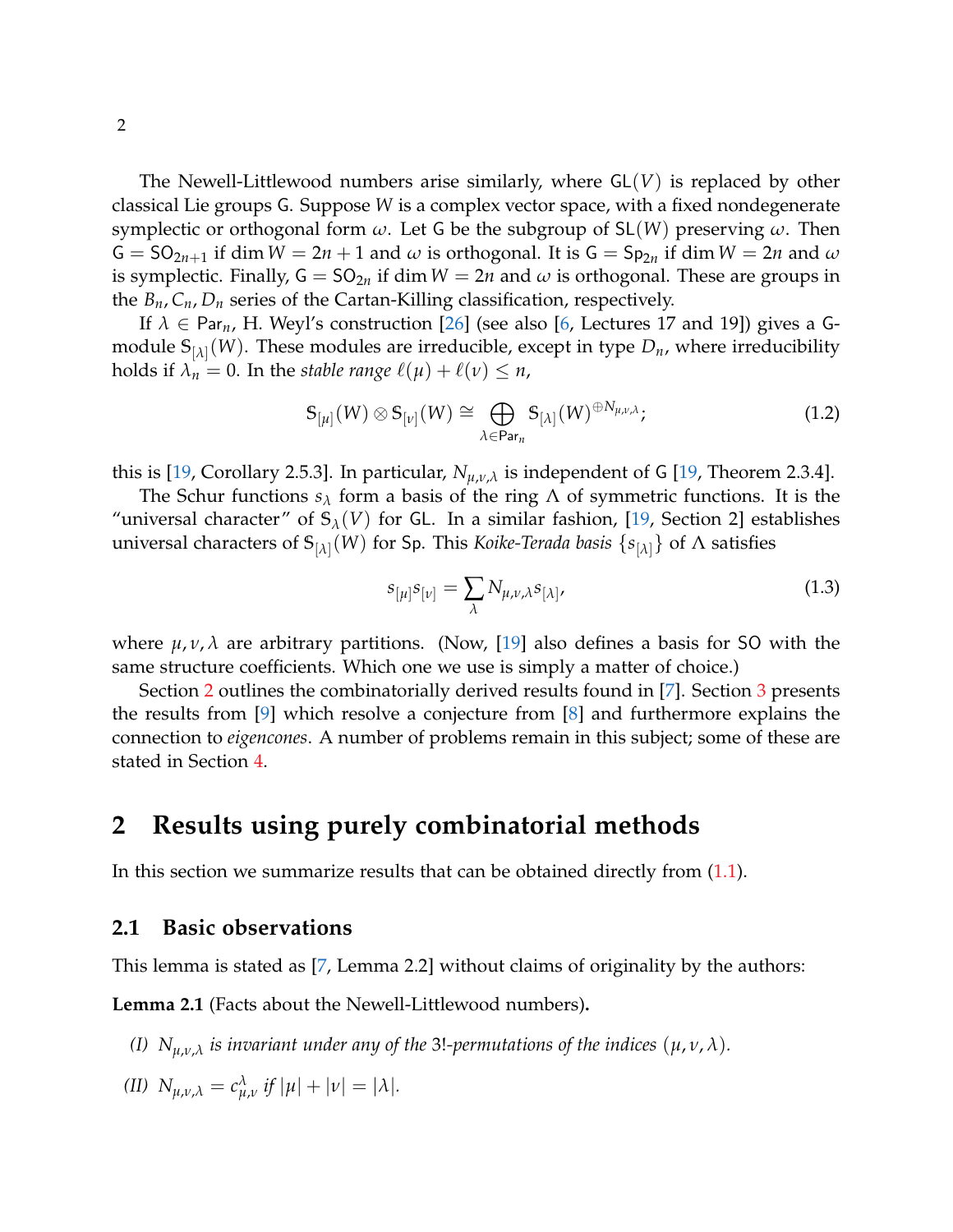- *(III)*  $N_{\mu,\nu,\lambda} = 0$  *unless*  $|\mu|, |\nu|, |\lambda|$  *satisfy the triangle inequalities (possibly with equality),* i.e.,  $| \mu | + | \nu | \geq | \lambda |$ ,  $| \mu | + | \lambda | \geq | \nu |$ , and  $| \lambda | + | \nu | \geq | \mu |$ .
- *(IV)*  $N_{\mu,\nu,\lambda} = 0$  *if*  $|\nu \wedge \lambda| + |\mu \wedge \nu| < |\nu|$ *, where*  $\nu \wedge \lambda$  *is the partition whose i-th part is*  $\min(\nu_i, \lambda_i)$ .
- *(V)*  $N_{\mu,\nu,\lambda} = 0$  *unless*  $|\lambda| + |\mu| + |\nu| \equiv 0 \pmod{2}$ .
- *(VI)*  $N_{\mu,\nu,\lambda} = N_{\mu',\nu',\lambda'}$  where  $\mu'$  is the conjugate partition of  $\mu$ , etc.

This is an observation used in [\[7\]](#page-10-2):

<span id="page-2-0"></span>**Proposition 2.2** ([\[7,](#page-10-2) Proposition 2.3]).  $N_{\mu,\nu,\lambda} = \sum_{\alpha \subseteq \mu \wedge \nu} \langle s_{\mu/\alpha} s_{\nu/\alpha}, s_{\lambda} \rangle$ .

# **2.2 Shape of** *s*[*µ*] *s*[*ν*]

Let  $\mu \Delta \nu = (\mu \setminus \nu) \cup (\nu \setminus \mu)$  be the symmetric difference of the Young diagrams of  $\lambda$  and  $\mu$ . Define Par to be the set of all integer partitions. This theorem is proved in [\[7\]](#page-10-2) using Young tableau combinatorics based on a *demotion* procedure. In [\[9\]](#page-10-4) it is further studied in connection to the Robinson-Schensted-Knuth correspondence to prove Theorem [3.2.](#page-6-0)

<span id="page-2-1"></span>**Theorem 2.3** ([\[7,](#page-10-2) Theorem 3.1]). *Fix*  $\mu, \nu \in$  Par.

*(I) Let*  $k \in \mathbb{Z}_{\geq 0}$ *. There exists*  $\lambda \in$  Par *with*  $|\lambda| = k$  *and*  $N_{\mu,\nu,\lambda} > 0$  *if and only if* 

 $k \equiv |\mu \Delta \nu| \pmod{2}$  *and*  $|\mu \Delta \nu| \leq k \leq |\mu| + |\nu|$ *.* 

- *(II) If*  $N_{\mu,\nu,\lambda} > 0$  *with*  $|\lambda| > |\mu \Delta \nu|$ , there exists  $\lambda^{\downarrow\downarrow}$  such that  $N_{\mu,\nu,\lambda^{\downarrow\downarrow}} > 0$ ,  $\lambda^{\downarrow\downarrow} \subset \lambda$  and  $|\lambda^{\downarrow\downarrow}| = |\lambda| - 2.$
- (III) If  $N_{\mu,\nu,\lambda}>0$  with  $|\lambda|<|\mu|+|\nu|$ , there exists  $\lambda^{\uparrow\uparrow}$  such that  $N_{\mu,\nu,\lambda^{\uparrow\uparrow}}>0$ ,  $\lambda\subset\lambda^{\uparrow\uparrow}$  and  $|\lambda^{\uparrow\uparrow}| = |\lambda| + 2.$

## **2.3 Newell-Littlewood polytopes**

We now turn to "polytopal" aspects of the Newell-Littlewood numbers. Fix  $\lambda$ ,  $\mu$ ,  $\nu \in$ Par*n*. Let *α j i* , *β j i* , *γ j*  $\mathbf{F}_i^j \in \mathbb{R}$  for  $1 \leq i, j \leq n$  and consider the linear constraints:

- 1. *Non-negativity*: For all  $1 \le i, j \le n$ ,  $\alpha_i^j$ *i* , *β j*  $j_i^j, \gamma_i^j \geq 0$
- 2. *Shape constraints*: For all *k*,

(a) 
$$
\sum_j \alpha_k^j + \sum_i \beta_i^k = \mu_k
$$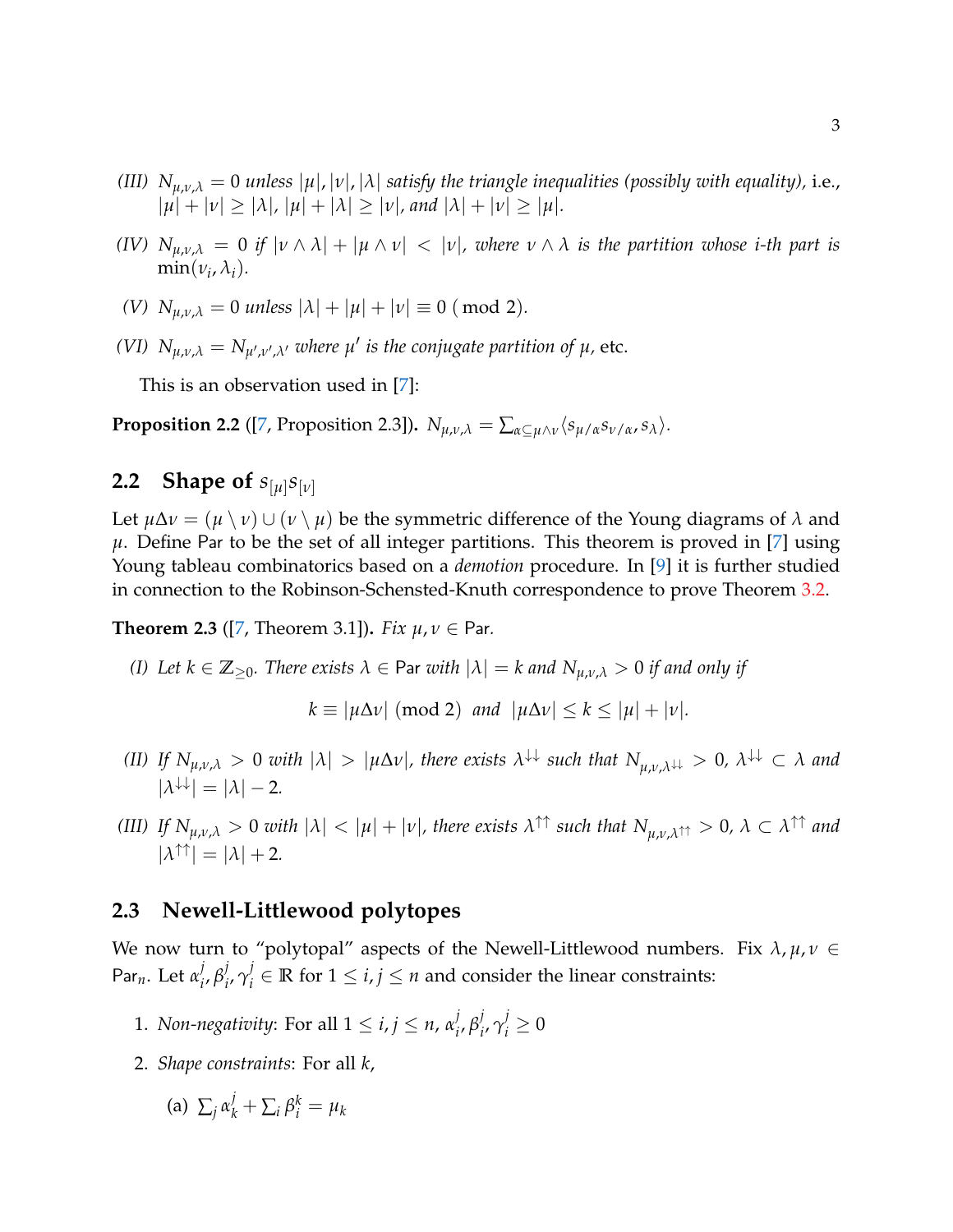(b)  $\sum_{j} \gamma_{k}^{j} + \sum_{i} \alpha_{i}^{k} = v_{k}$ (c)  $\sum_j \beta_k^j + \sum_i \gamma_i^k = \lambda_k$ 

#### 3. *Tableau/semistandardness constraints*: For all *k*, *l*:

(a) 
$$
\sum_{j} \alpha_{k+1}^{j} + \sum_{i \leq l} \beta_{i}^{k+1} \leq \sum_{j} \alpha_{k}^{j} + \sum_{i < l} \beta_{i}^{k}
$$
  
\n(b)  $\sum_{j} \gamma_{k+1}^{j} + \sum_{i \leq l} \alpha_{i}^{k+1} \leq \sum_{j} \gamma_{k}^{j} + \sum_{i < l} \alpha_{i}^{k}$   
\n(c)  $\sum_{j} \beta_{k+1}^{j} + \sum_{i \leq l} \gamma_{i}^{k+1} \leq \sum_{j} \beta_{k}^{j} + \sum_{i < l} \gamma_{i}^{k}$ 

- 4. *Ballot constraints*: For all *k*, *l*:
	- (a)  $\sum_{i \leq k} \alpha_i^i \geq \sum_{i \leq k} \alpha_{l+1}^i$ (b)  $\sum_{i \leq k} \beta_i^i \geq \sum_{i \leq k} \beta_{l+1}^i$
	- (c)  $\sum_{i \leq k} \gamma_l^i \geq \sum_{i \leq k} \gamma_{l+1}^i$

**Definition 2.4** ([\[7,](#page-10-2) Section 5])**.** *The* Newell-Littlewood polytope *is*

$$
\mathcal{P}_{\mu,\nu,\lambda} = \{ (\alpha_i^j, \beta_i^j, \gamma_i^j) \in \mathbb{R}^{3n^2} : (1)-(4) \text{ hold} \} \subset \mathbb{R}^{3n^2}.
$$

<span id="page-3-0"></span>**Theorem 2.5** ([\[7,](#page-10-2) Theorem 5.1]).  $N_{\mu,\nu,\lambda} = \#(\mathcal{P}_{\mu,\nu,\lambda} \cap \mathbb{Z}^{3n^2})$ .

*Example* 2.6*.* We illustrate the correspondence asserted by Theorem [2.5.](#page-3-0) Let  $\mu = (2)$ , *ν* = (2, 1), and *λ* = (2, 1). Write *α j i* , *β j*  $\frac{j}{i}$  and  $\gamma_i^j$  $\int i$  in terms of matrices  $[α]$ ,  $[β]$  and  $[γ]$  so that  $[\alpha]_{i,j} = \alpha_i^j$  $j_i$ ,  $[\beta]_{i,j} = \beta_i^j$  $j$ <sub>*i*</sub> and  $[\gamma]_{i,j} = \gamma_i^j$ *i*. Then  $\mathcal{P}_{\mu,\nu,\lambda} \cap \mathbb{Z}^{12}$  would be the two triples

$$
([\alpha], [\beta], [\gamma]) = \left( \begin{pmatrix} 0 & 1 \\ 0 & 0 \end{pmatrix}, \begin{pmatrix} 1 & 0 \\ 0 & 0 \end{pmatrix}, \begin{pmatrix} 1 & 1 \\ 0 & 0 \end{pmatrix} \right) \text{ or } \left( \begin{pmatrix} 1 & 0 \\ 0 & 0 \end{pmatrix}, \begin{pmatrix} 1 & 0 \\ 0 & 0 \end{pmatrix}, \begin{pmatrix} 1 & 0 \\ 0 & 1 \end{pmatrix} \right)
$$

implying  $N_{\mu,\nu,\lambda} = 2$ . The first triple corresponds to the triple of LR tableaux contributing, respectively, to  $c_{\alpha}^{\mu}$ *μ*<sub> $\alpha$ ,*β*</sub>, *c*<sup>*γ*</sup>, $\alpha$ </sub> and *c*<sup> $λ$ </sup><sub>*β*, $γ$ </sub> where  $α = (1)$ ,  $β = (1)$ ,  $γ = (2)$ :

Similarly, the second triple corresponds to these LR tableaux

which contribute, respectively, to  $c_{\alpha}^{\mu}$ *μ*<sub> $\alpha$ ,*β*</sub>, *c*<sup>*γ*</sup>, $\alpha$ </sub> and *c*<sup> $λ$ </sup><sub>*β*, $γ$ </sub> with  $α = (1)$ ,  $β = (1)$ ,  $γ = (1, 1)$ .  $\Box$ 

That  $N_{\lambda,\mu,\nu}$  counts lattice points in a polytope can be proved with work of A. Berenstein-A. Zelevinsky [\[2,](#page-10-5) Section 2.2] on more general tensor product multiplicities, together with [\[19,](#page-11-4) Corollary [2.5](#page-3-0).3]. The proof of Theorem 2.5 in [\[7\]](#page-10-2) uses a self-contained approach, similar to one in the preprint version of [\[22\]](#page-11-5) for the Littlewood-Richardson coefficients.

4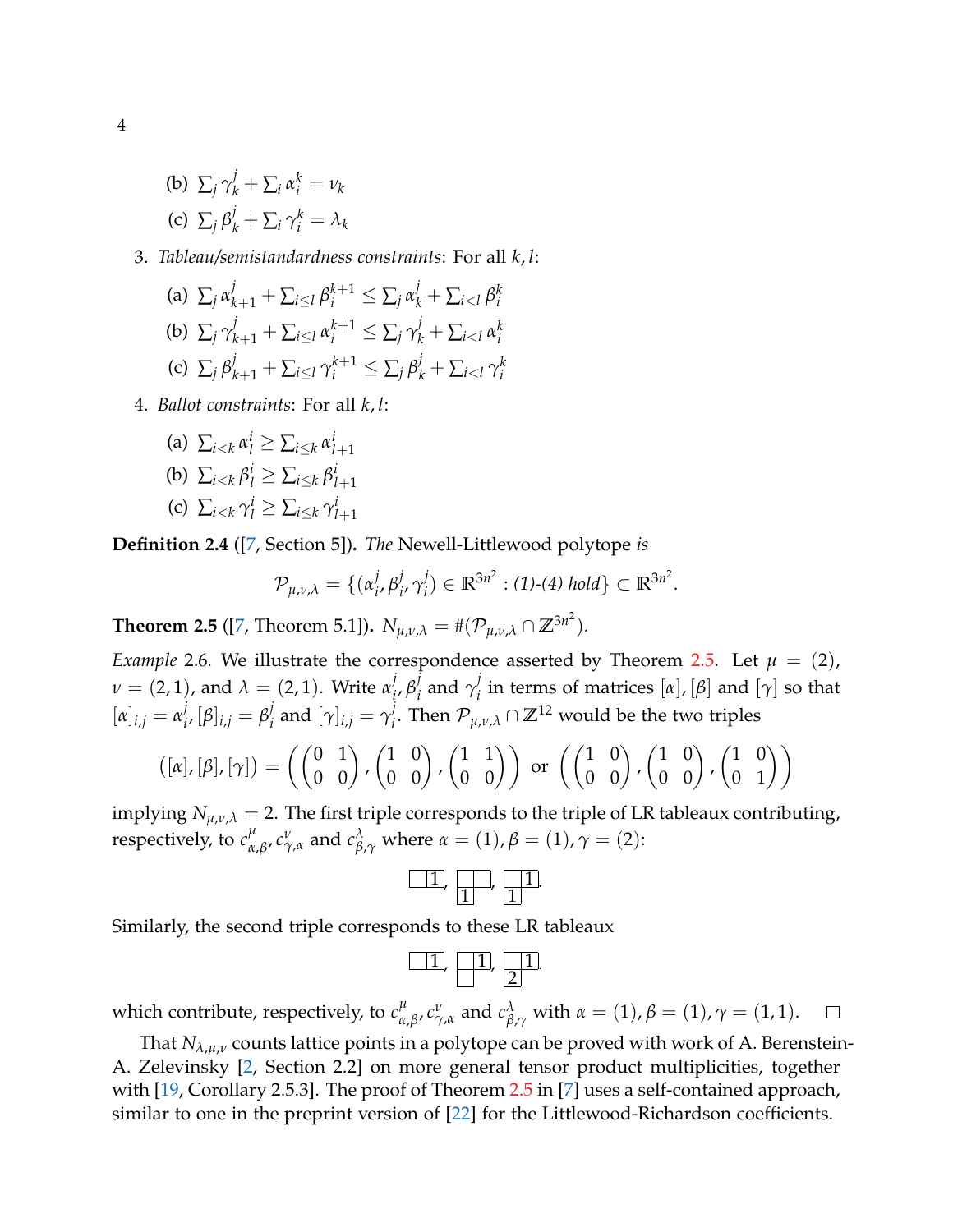#### **2.4 Streched Newell-Littlewood numbers**

A conjecture of W. Fulton (proved in [\[18\]](#page-11-6)) states that

$$
c_{\mu,\nu}^{\lambda}=1 \implies c_{k\mu,k\nu}^{k\lambda}=1, \ \ \forall k\geq 1.
$$

*Example* 2.7 ([\[7,](#page-10-2) Example 5.24])*.* One checks that

$$
N_{(1,1),(1,1),(1,1)} = (c_{(1),(1)}^{(1)})^3 = 1 \text{ but } N_{(2,2),(2,2),(2,2)} = (c_{(1,1),(1,1)}^{(1,1)})^3 + (c_{(2),(2)}^{(2)})^3 = 2.
$$

Therefore, the analogue of Fulton's conjecture for *Nν*,*µ*,*<sup>λ</sup>* does not hold.

Define a function

$$
\mathfrak{c}^\lambda_{\mu,\nu}: \mathbb{Z}_{\geq 1} \to \mathbb{N} \ \ \text{by} \ k \mapsto c_{k\mu,k\nu}^{k\lambda}.
$$

R. C. King-C. Tollu-F. Toumazet [\[13\]](#page-11-7) conjecture that this function is interpolated by a polynomial with nonnegative rational coefficients. The polynomiality property was proved by H. Derksen-J. Weyman [\[3\]](#page-10-6). Consequently, c *λ µ*,*ν* is called the *Littlewood-Richardson polynomial*. The positivity conjecture is still open.

**Definition 2.8** ([\[7,](#page-10-2) Section 5.4]). *The* Newell-Littlewood function *is*  $\mathfrak{N}_{\mu,\nu,\lambda}$  :  $\mathbb{Z}_{\geq 1} \to \mathbb{N}$  *by*  $k \mapsto N_{k\mu,k\nu,k\lambda}$ .

 $\mathfrak{N}_{\mu,\nu,\lambda}(k)$  cannot always be interpolated by a single polynomial:

**Theorem 2.9** ([\[7,](#page-10-2) Theorem 5.25]). *There exist*  $\lambda$ ,  $\mu$ ,  $\nu$  such that  $\mathfrak{N}_{\mu,\nu,\lambda}(k) \notin \mathbb{R}[k]$ .

*Proof.* One argues that  $\mathfrak{N}_{(1,1),(1,1),(1,1)}(k) = \left\lceil \frac{k+1}{2} \right\rceil$ m , which is clearly non-polynomial.  $\Box$ 2

Recent work of R. C. King [\[11\]](#page-10-7) extensively studies  $\mathfrak{N}_{\mu,\nu,\lambda}(k)$ . One of his results is

**Theorem 2.10** ([\[11,](#page-10-7) Corollary 2.2]). *For any*  $\lambda$ ,  $\mu$ ,  $\nu \in \text{Par}_n$ , there exist  $P_e(k)$ ,  $P_o(k) \in \mathbb{Q}[k]$ *such that*

$$
\mathfrak{N}_{\mu,\nu,\lambda}(k) = \begin{cases} P_e(k) & \text{for } k \text{ even} \\ P_o(k) & \text{for } k \text{ odd} \end{cases}
$$

.

## **2.5 Multiplicity-freeness**

**Definition 2.11** ([\[7,](#page-10-2) Section 6]). *A pair*  $(\mu, \nu) \in \text{Par}^2$  *is* NL-multiplicity-free *if* [\(1.3\)](#page-1-1) *contains no multiplicity, i.e., each*  $N_{\mu,\nu,\lambda} \in \{0,1\}$  *for all*  $\lambda \in$  Par.

<span id="page-4-0"></span>**Theorem 2.12** ([\[7,](#page-10-2) Theorem 6.1]). *A pair*  $(\mu, \nu) \in \text{Par}^2$  *is NL-multiplicity-free if and only if* 

- *(I) µ or ν is either a single box or* ∅*;*
- *(II) µ is a single row and ν is a rectangle (or vice versa); or*
- *(III) µ is a single column and ν is a rectangle (or vice versa).*

Theorem [2.12](#page-4-0) is an analogue of a theorem of [\[25\]](#page-11-8) for Schur functions.

 $\Box$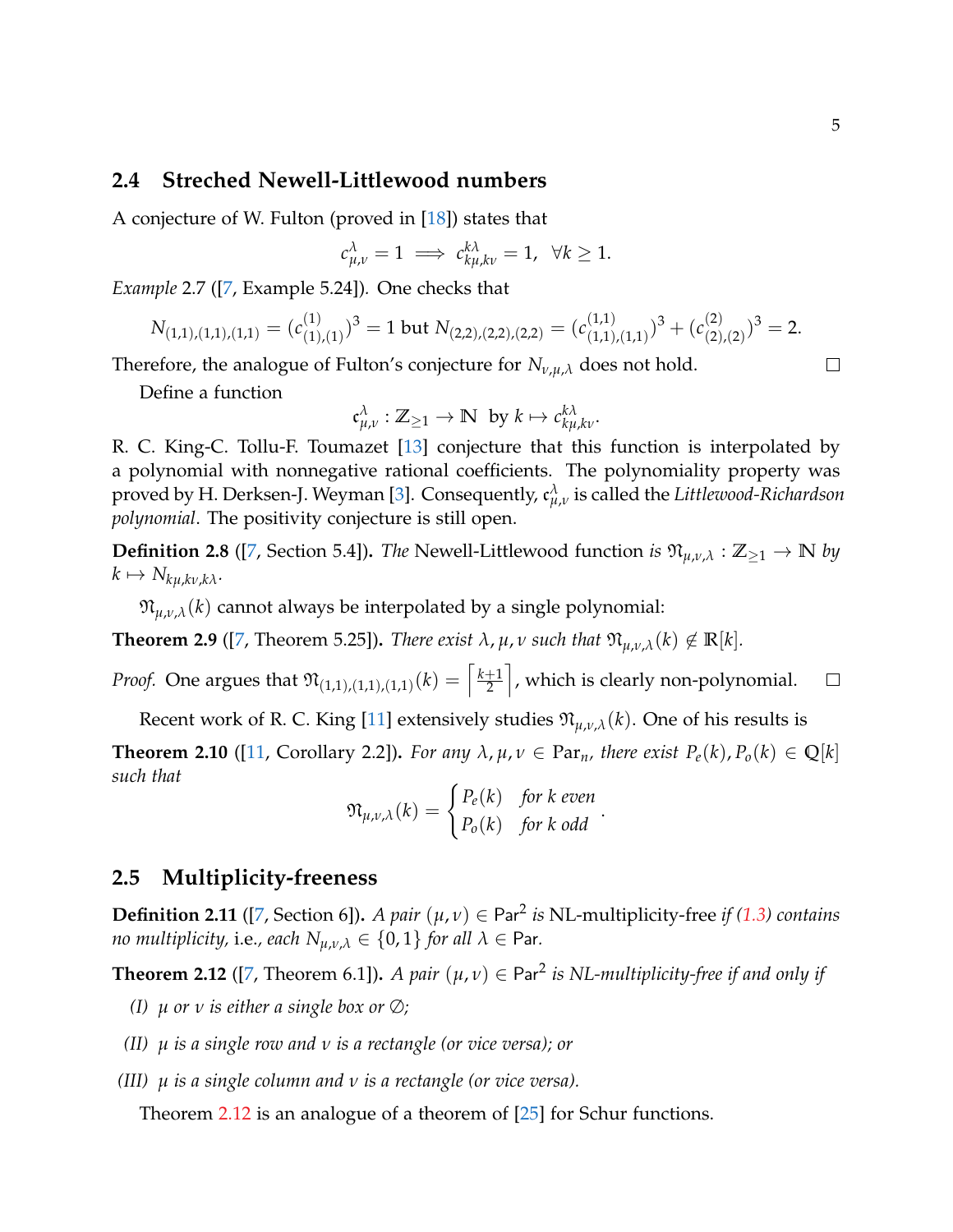#### **2.6 Version of T. Lam-A. Postnikov-P. Pylyavskyy's theorems**

If *α*, *β* ∈ Par then *α* ∨ *β* ∈ Par has parts max(*α<sup>i</sup>* , *βi*) (where one postpends 0's to *α* or *β* as necessary). Given two skew shapes *ν*/*α* and *µ*/*β*, let

$$
(\nu/\alpha) \wedge (\mu/\beta) := (\nu \wedge \mu)/(\alpha \wedge \beta) \text{ and } (\nu/\alpha) \vee (\mu/\beta) := (\nu \vee \mu)/(\alpha \vee \beta).
$$

Set sort<sub>1</sub>(*v*,  $\mu$ ) := ( $\rho_1$ ,  $\rho_3$ ,  $\rho_5$ ,...) and sort<sub>2</sub>(*v*,  $\mu$ ) := ( $\rho_2$ ,  $\rho_4$ ,  $\rho_6$ ,...), where ( $\rho_1$ ,  $\rho_2$ ,  $\rho_3$ ,...) := *ν* ∪ *μ*. In what follows,  $\frac{v+\mu}{2}$  means coordinate-wise addition and division. Moreover, [.] and  $\lceil \cdot \rceil$  are taken coordinate-wise.

Define  $f \in \Lambda$  to be *Schur nonnegative* if  $f = \sum_{\lambda} a_{\lambda} s_{\lambda}$  with  $a_{\lambda} \geq 0$  for all  $\lambda \in$  Par.

<span id="page-5-1"></span>**Theorem 2.13** ([\[20\]](#page-11-9))**.** *Let ν*/*α and µ*/*β be skew shapes. These are Schur nonnegative:*

1. 
$$
s_{(\nu/\alpha)\wedge(\mu/\beta)}s_{(\nu/\alpha)\vee(\mu/\beta)}-s_{\nu/\alpha}s_{\mu/\beta}
$$

- 2.  $s_{\lfloor \frac{v+\mu}{2} \rfloor / \lfloor \frac{\alpha+\beta}{2} \rfloor} s_{\lceil \frac{v+\mu}{2} \rceil / \lceil \frac{\alpha+\beta}{2} \rceil} s_{v/\alpha} s_{\mu/\beta}$
- 3.  $s_{\text{sort}_1(\nu,\mu)/\text{sort}_1(\alpha,\beta)} s_{\text{sort}_2(\nu,\mu)/\text{sort}_2(\alpha,\beta)} s_{\nu/\alpha}s_{\mu/\beta}$

We refer the reader to [\[19,](#page-11-4) Definition 2.1.1] for a definition of  $s_{[\lambda]} \in \Lambda$  as a determinant in terms of complete homogeneous symmetric functions.

**Definition 2.14** ([\[7,](#page-10-2) Section 7.3]).  $f \in \Lambda$  *is* Koike-Terada nonnegative *if*  $f = \sum_{\lambda} b_{\lambda} s_{[\lambda]}$  *has*  $b_{\lambda} \geq 0$  *for every*  $\lambda \in$  Par.

Combining Theorem [2.13](#page-5-1) with Proposition [2.2](#page-2-0) implies:

**Theorem 2.15** ([\[7,](#page-10-2) Theorem 7.4])**.** *The following are Koike-Terada nonnegative:*

- *1.*  $s_{\lbrack\nu\wedge\mu\rbrack} s_{\lbrack\nu\vee\mu\rbrack} s_{\lbrack\nu\rbrack} s_{\lbrack\mu\rbrack}$
- 2.  $s_{\left[\left\lfloor \frac{\nu+\mu}{2} \right\rfloor\right]} s_{\left[\left\lceil \frac{\nu+\mu}{2} \right\rceil\right]} s_{\left[\nu\right]} s_{\left[\mu\right]}$
- 3.  $s_{\left[ \text{sort}_1(\nu,\mu) \right]} s_{\left[ \text{sort}_2(\nu,\mu) \right]} s_{\left[ \nu \right]} s_{\left[ \mu \right]}$

# <span id="page-5-0"></span>**3 Nonvanishing results using geometric methods; connection to eigencones**

We now turn to the results of [\[9\]](#page-10-4), whose proofs rely on a mix of geometry and combi- $\text{matories. Fix } n \in \mathbb{N}.$  Let  $\text{NL-semigroup}(n) = \{(\lambda, \mu, \nu) \in (\text{Par}_n)^3 : N_{\lambda, \mu, \nu} > 0\}.$  Indeed, NL-semigroup is a finitely generated semigroup [\[7,](#page-10-2) Section 5.2]. An approximation of it is the saturated semigroup:

$$
\text{NL-sat}(n) = \{(\lambda, \mu, \nu) \in (\text{Par}_n^{\mathbb{Q}})^3 : \exists t > 0 \quad N_{t\lambda, t\mu, t\nu} \neq 0\},
$$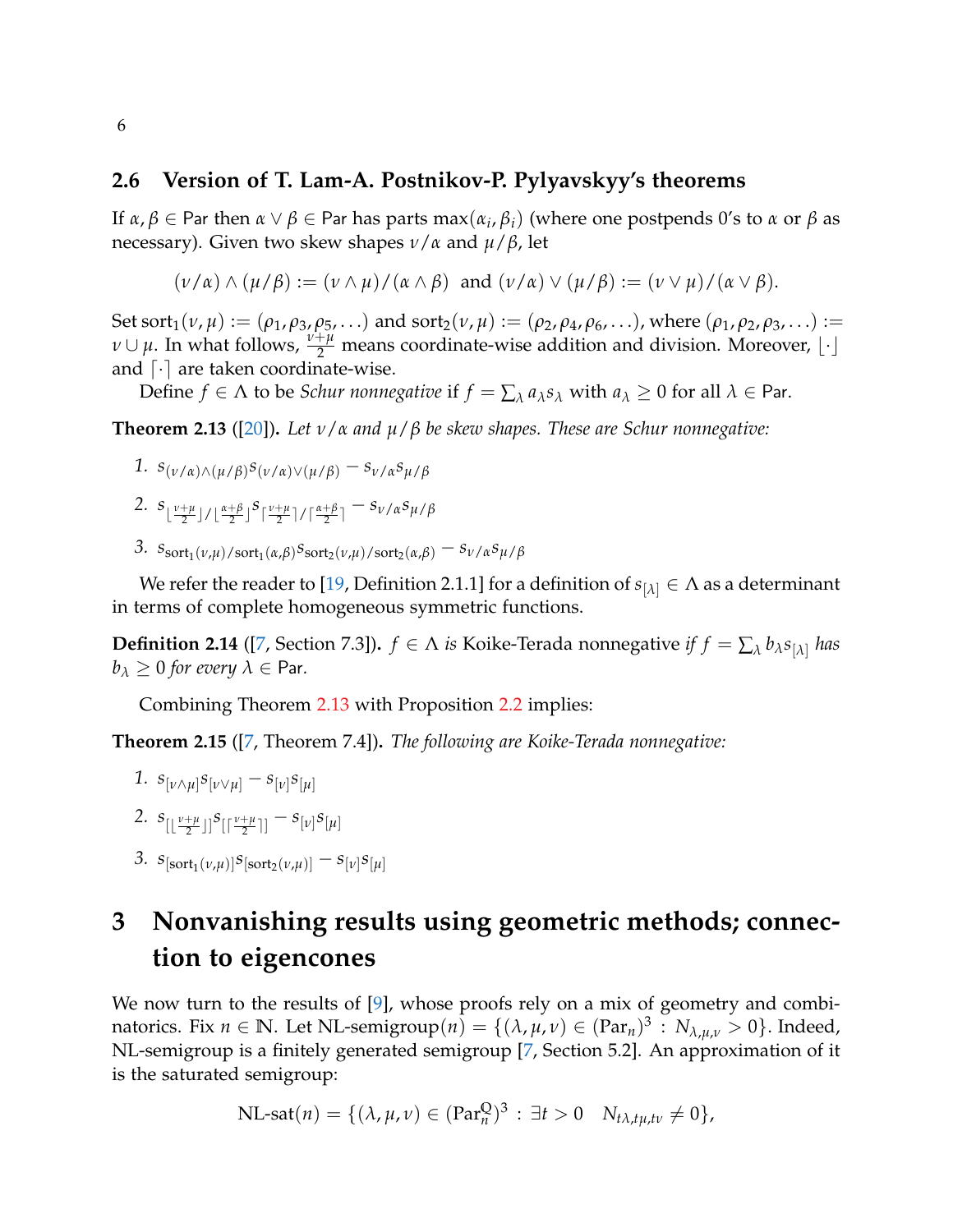where  $Par_n^Q = \{(\lambda_1, \ldots, \lambda_n) \in Q^n : \lambda_1 \geq \ldots \geq \lambda_n \geq 0\}$ . By Lemma [2.1\(](#page-1-2)II), a subproblem asks to study

$$
\text{LR-sat}(n) = \{(\lambda, \mu, \nu) \in (\text{Par}_n^{\mathbb{Q}})^3 : \exists t > 0 \quad c_{t\lambda, t\mu}^{\mathcal{t}\nu} > 0\}.
$$

In fact, A. Klyachko [\[16\]](#page-11-10) characterized LR-sat(*n*). For  $I = \{i_1 < \cdots < i_d\} \subseteq \mathbb{Z}_{>0}$ , set

$$
\tau(I):=(i_d-d\geq\cdots\geq i_2-2\geq i_1-1)\in Par_d.
$$

<span id="page-6-1"></span>**Theorem 3.1** ([\[16\]](#page-11-10)).  $(\lambda, \mu, \nu) \in \text{LR-sat}(n)$  *if and only if*  $|\lambda| = |\mu| + |\nu|$ *, and for every*  $d < n$ *,* and every triple of subsets I, J,  $K \subseteq [n]$  of cardinality d such that  $c^{\tau(K)}_{\tau(I),\tau(J)}>0$ ,

$$
\sum_{k\in K} \lambda_k \le \sum_{i\in I} \mu_i + \sum_{j\in J} \nu_j.
$$

For our next result, we need a definition. Let  $\lambda^{(1)}, \ldots, \lambda^{(s)} \in \operatorname{Par}_n$  for  $s \geq 3$ . Think of the indices 1, . . . ,*s* as elements of **Z**/*s***Z**. The *multiple Newell-Littlewood number* [\[9\]](#page-10-4) is

$$
N_{\lambda_1,\dots,\lambda_s} = \sum_{(\alpha_1,\dots,\alpha_s) \in (\operatorname{Par}_n)^s} \prod_{i \in \mathbb{Z}/s\mathbb{Z}} c_{\alpha_i \alpha_{i+1}}^{\lambda^{(i)}}.
$$

When  $s = 3$ , we recover  $(1.1)$ . We have a representation-theoretic interpretation of these numbers. The second author is pursuing a study of these numbers defined for any graph  $G = (V, E)$  (the multiple Newell-Littlewood numbers being those for a cycle).

In [\[8,](#page-10-3) Conjecture 1.4], three of the authors conjectured a description of NL-semigroup(*n*). That assertion subsumes Conjecture [4.1](#page-8-1) and a description of NL-sat using *extended Horn inequalities* [\[8,](#page-10-3) Definition 1.2]. In [\[9\]](#page-10-4) one finds a resolution of the latter part of the conjecture, giving a second description of NL-sat(*n*); this is Theorem [3.2.](#page-6-0)

For  $A = \{i_1 < \ldots < i_r\} \subseteq [n]$ , let  $\lambda_A$  be the partition using the only parts indexed by *A*; namely,  $\lambda_A = (\lambda_{i_1}, \dots, \lambda_{i_r})$ . Let  $|\lambda_A| = \sum_{i \in A} \lambda_i$ .

<span id="page-6-0"></span>**Theorem 3.2** ([\[9,](#page-10-4) Theorem 1.5]).  $(\lambda, \mu, \nu) \in NL$ -sat $(n)$  *if and only if* 

$$
0 \le |\lambda_A| - |\lambda_{A'}| + |\mu_B| - |\mu_{B'}| + |\nu_C| - |\nu_{C'}|
$$

for any subsets  $A$ ,  $A'$ ,  $B$ ,  $B'$ ,  $C$ ,  $C' \subset [n]$  such that

- *1.*  $A \cap A' = B \cap B' = C \cap C' = \emptyset;$
- 2.  $|A| + |A'| = |B| + |B'| = |C| + |C'| = |A'| + |B'| + |C'|;$
- 3.  $N_{\tau(A'),\tau(B),\tau(C'),\tau(A),\tau(B'),\tau(C)} \neq 0.$

*Example* 3.3. For  $n = 2$ , the table below gives the Horn inequalities (together with  $|\nu| =$  $|\lambda| + |\mu|$ ) and the Extended Horn inequalities: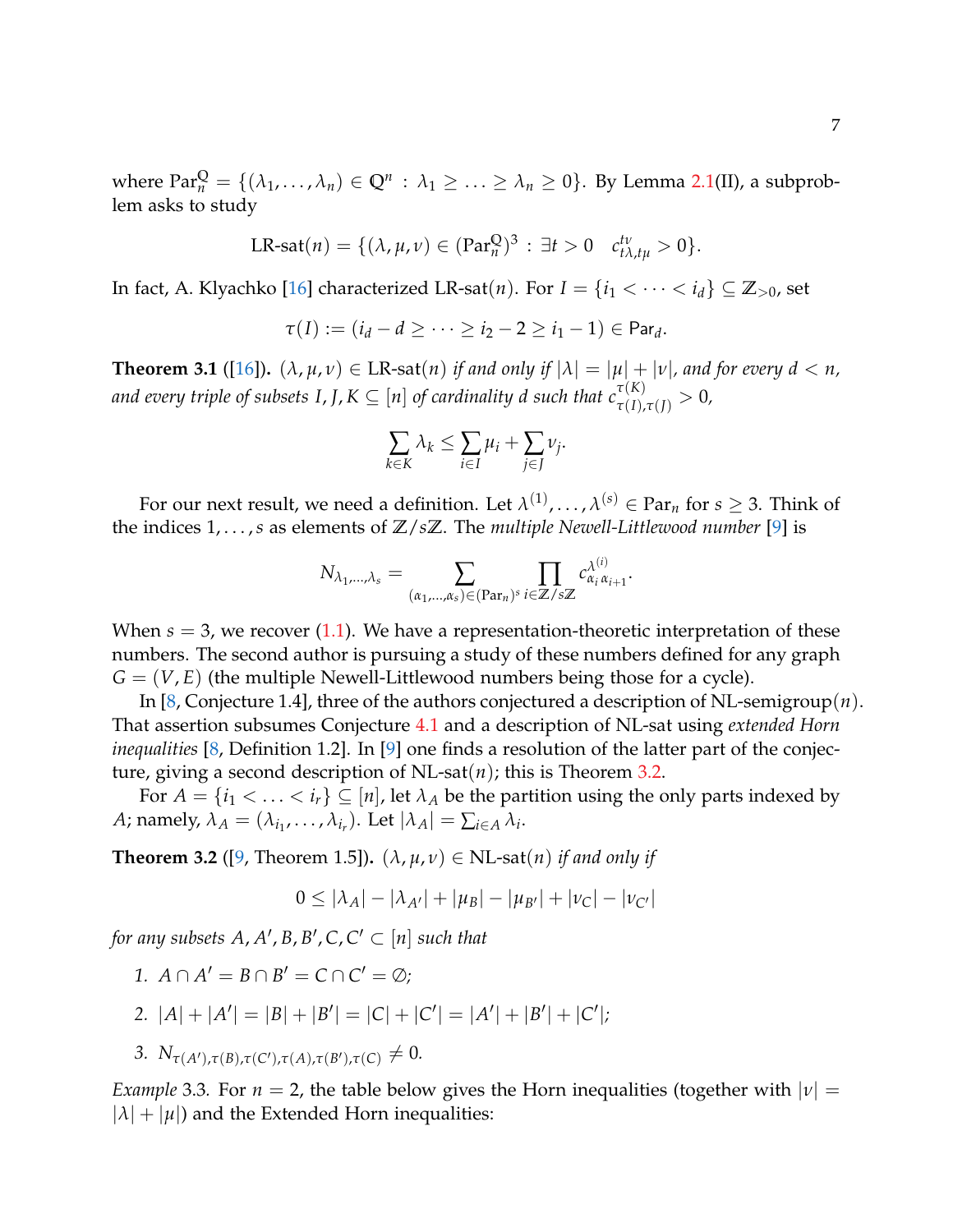| Horn inequalities              | Extended Horn/Klyachko inequalities                                                                     |  |  |
|--------------------------------|---------------------------------------------------------------------------------------------------------|--|--|
| $\nu_1 \leq \lambda_1 + \mu_1$ | $\nu_1 \leq \lambda_1 + \mu_1$ , $\lambda_1 \leq \mu_1 + \nu_1$ , $\mu_1 \leq \nu_1 + \lambda_1$        |  |  |
| $\nu_2 \leq \lambda_1 + \mu_2$ | $\nu_2 \leq \lambda_1 + \mu_2$ , $\lambda_2 \leq \mu_1 + \nu_2$ , $\mu_2 \leq \nu_1 + \lambda_2$ ,      |  |  |
| $\nu_2 \leq \lambda_2 + \mu_1$ | $\nu_2 \leq \lambda_2 + \mu_1$ , $\lambda_2 \leq \mu_2 + \nu_1$ , $\mu_2 \leq \nu_2 + \lambda_1$        |  |  |
| $ \nu = \lambda + \mu $ ,      | $ \nu  \le  \lambda  +  \mu ,  \lambda  \le  \mu  +  \nu ,  \mu  \le  \nu  +  \lambda $                 |  |  |
|                                | $\lambda_1 + \mu_2 \leq \lambda_2 + \mu_1 +  \nu , \mu_1 + \nu_2 \leq \mu_2 + \nu_1 +  \lambda $        |  |  |
|                                | $\nu_1 + \lambda_2 \leq \nu_2 + \lambda_1 +  \mu $ , $\lambda_1 + \nu_2 \leq \lambda_2 + \nu_1 +  \mu $ |  |  |
|                                | $\mu_1 + \lambda_2 \leq \mu_2 + \lambda_1 +  \nu $ , $\nu_1 + \mu_2 \leq \nu_2 + \mu_1 +  \lambda $     |  |  |

In this case, both lists are minimal, but this is not true for larger *n*.

We now derive minimal inequalities.

**Definition 3.4.** *For A, A'*  $\subset$  [*n*]*, write A* = { $\alpha_1$  < · · · <  $\alpha_a$ } *and A'* = { $\alpha'_1$  < · · · <  $\alpha'_i$ <sup>*a*</sup>/<sub>a</sub><sup>1</sup>.  $Define \tau^0(A, A'), \tau^2(A, A') \in \text{Par}_{a+a'}$  *as follows:* 

$$
\tau^{2}(A, A')_{k} = a + |A' \cap [\alpha_{k}, n]| \qquad \forall k = 1, ..., a; \n\tau^{2}(A, A')_{l+a} = |A \cap [\alpha'_{a'+1-l}]| \qquad \forall l = 1, ..., a'; \n\tau^{0}(A, A')_{k} = n - a - a' + |[\alpha_{k}, n] - (A \cup A')| \qquad \forall k = 1, ..., a; \n\tau^{0}(A, A')_{l+a} = |[\alpha'_{a'+1-l}] - (A \cup A')| \qquad \forall l = 1, ..., a'.
$$

For a partition  $\lambda = (\lambda_1, \dots, \lambda_k) \subseteq (a^b)$ , *i.e.*, the rectangle with *a* columns and *b* rows. Define  $\lambda^{\vee}$  *with respect to*  $(a^b)$  to be the partition  $(a - \lambda_b, a - \lambda_{b-1}, \ldots, a - \lambda_1)$  where we set  $\lambda_i = 0$  for  $i > k$ . We will denote this by  $\lambda^{\vee [a^b]}$ . This is an NL-generalization of Theorem [3.1.](#page-6-1)

<span id="page-7-0"></span>**Theorem 3.5** ([\[9,](#page-10-4) Theorem 1.2]).  $(\lambda, \mu, \nu) \in NL$ -sat $(n)$  *if and only if* 

$$
0 \le |\lambda_A| - |\lambda_{A'}| + |\mu_B| - |\mu_{B'}| + |\nu_C| - |\nu_{C'}|
$$

for any subsets  $A$ ,  $A'$ ,  $B$ ,  $B'$ ,  $C$ ,  $C' \subset [n]$  such that

*1.*  $A \cap A' = B \cap B' = C \cap C' = \emptyset;$ 

2. 
$$
|A| + |A'| = |B| + |B'| = |C| + |C'| = |A'| + |B'| + |C'| = r;
$$

3. 
$$
c_{\tau^0(A,A')^\vee[(2n-2r)^r]}^{\tau^0(C,C')} \tau^0(B,B')^\vee[(2n-2r)^r]} = c_{\tau^2(A,A')^\vee[r^r]}^{\tau^2(C,C')} \tau^2(B,B')^\vee[r^r]} = 1.
$$

*Moreover, this list of inequalities is irredundant.*

We now state a result that factors the NL-coefficients on the boundary of NL-sat(*n*). It is an analogous to [\[4,](#page-10-8) Theorem 7.4] and [\[12,](#page-10-9) Theorem 1.4] for  $c_{\lambda,\mu}^{\nu}$ . Let  $\lambda \in {\rm Par}_n$  and *A*,  $A' \subset [n]$ . Write  $A' = \{i'_1 < \cdots < i'_s\}$  and  $A = \{i_1 < \cdots < i_t\}$  and set

$$
\lambda_{A,A'}=(\lambda_{i'_1},\ldots,\lambda_{i'_s},-\lambda_{i_t},\ldots,-\lambda_{i_1}) \text{ and } \lambda^{A,A'}=\lambda_{[n]-(A\cup A')},\text{etc.}
$$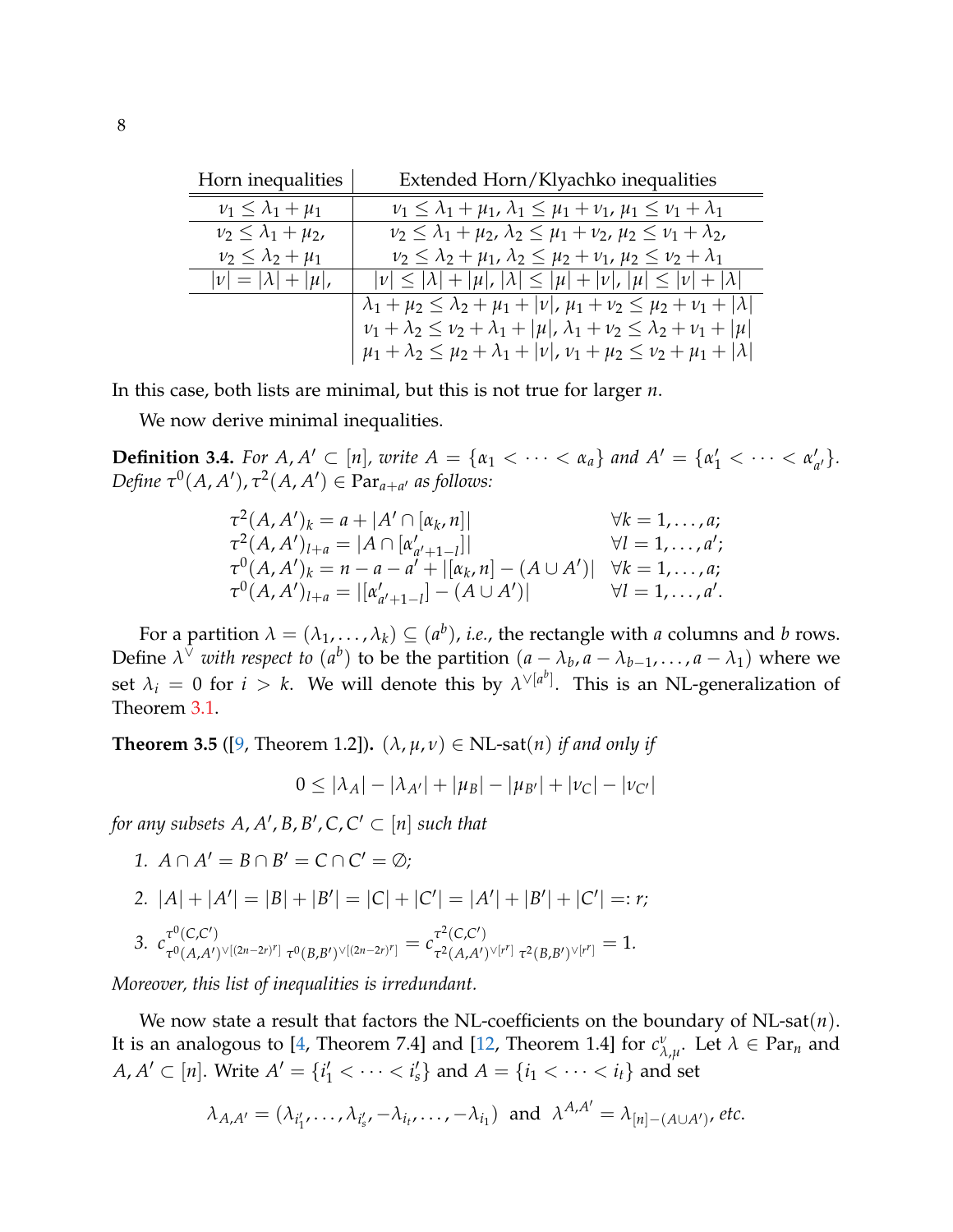**Theorem 3.6** ([\[9,](#page-10-4) Theorem 1.3]). Let  $A$ ,  $A'$ ,  $B$ ,  $B'$ ,  $C$ ,  $C' \subset [n]$  satisfy conditions 1, 2, and 3 from Theorem [3.5.](#page-7-0) For  $(\lambda, \mu, \nu) \in (\text{Par}_n)^3$  such that  $0 = |\lambda_A| - |\lambda_{A'}| + |\mu_B| - |\mu_{B'}| + |\nu_C| - |\nu_{C'}|$ ,

<span id="page-8-3"></span>
$$
N_{\lambda,\mu,\nu}=c_{\lambda_{A,A'},\mu_{B,B'}}^{\nu_{C,C'}^*}N_{\lambda^{A,A'},\mu^{B,B'},\nu^{C,C'}}.
$$

Famously, in [\[16\]](#page-11-10) one finds a relation between LR-sat(*n*) and the *Hermitian eigencone*. Let  $\mathcal{H}(n,\mathbb{C})$  be the set of  $n \times n$  complex Hermitian matrices. For  $M \in \mathcal{H}(n,\mathbb{C})$ , let  $\lambda(M) \in \{(\lambda_1 \geq \lambda_2 \geq \ldots \geq \lambda_n) : \lambda_i \in \mathbb{R}\}$  be its eigenvalues in weakly decreasing order.

<span id="page-8-2"></span>**Theorem 3.7** ([\[16\]](#page-11-10)). Let  $(\lambda, \mu, \nu) \in (\text{Par}_n^{\mathbb{Q}})^3$ . Then  $(\lambda, \mu, \nu) \in \text{LR-sat}(n)$  if and only if there ex*ists*  $M_1, M_2, M_3 \in \mathcal{H}(n, \mathbb{C})$  *such that*  $M_1 + M_2 = M_3$  *and*  $(\lambda, \mu, \nu) = (\lambda(M_1), \lambda(M_2), \lambda(M_3))$ .

For  $\lambda \in \text{Par}_n$ , let  $\hat{\lambda} := (\lambda_1, \dots, \lambda_n, -\lambda_n, \dots, -\lambda_1)$ . This is an analogue of Theorem [3.7:](#page-8-2)

**Theorem 3.8** ([\[9,](#page-10-4) Proposition 3.1]).  $(\lambda, \mu, \nu) \in NL$ -sat $(n)$  *if and only if there exists* 

$$
M_1, M_2, M_3 \in \left\{ \begin{pmatrix} A & B \\ \bar{B}^T & -A^T \end{pmatrix} : \bar{A}^T = A \text{ and } B^T = B \right\} \tag{3.1}
$$

*such that*  $M_1 + M_2 = M_3$  *and*  $(\hat{\lambda}, \hat{\mu}, \hat{\nu}) = (\lambda(M_1), \lambda(M_2), \lambda(M_3)).$ 

The above results of [\[9\]](#page-10-4) are proved using [\[9,](#page-10-4) Theorem 1.1] which shows NL-sat(*n*) is the truncation of the *saturated tensor cone* for  $Sp_{2m}$  whenever  $m \ge n \ge 1$ . The latter object was studied in [\[1\]](#page-10-10) and minimal inequalities as well as an eigencone description were given. The set of matrices in [\(3.1\)](#page-8-3) is  $\mathfrak{sp}(2n,\mathbb{C}) \cap \mathcal{H}(2n,\mathbb{C})$  as used in [\[1\]](#page-10-10). The result [\[9,](#page-10-4) Theorem 1.1] is trivial if  $m \geq 2n$  by [\(1.2\)](#page-1-3); the content is the case  $m < 2n$ . The proof uses the third authors' work on "GIT-semigroups" and a dose of Schubert calculus.

Finally, the second author has proved a characterization of *Nλ*,*µ*,*<sup>ν</sup>* > 0 in terms of "short exact cycles" of abelian *p*-groups. This is analogous to the short exact sequences characterization for  $c^{\nu}_{\lambda,\mu} > 0$  due to T. Klein [\[15\]](#page-11-11). Additionally, the second author has proved a characterization of non-zeroness of multiple Newell-Littlewood numbers in terms of "long exact cycles" of abelian *p*-groups. Details will appear elsewhere.

## <span id="page-8-0"></span>**4 Some open problems**

#### **4.1 Saturation**

Knutson-Tao's *Saturation Theorem* [\[17\]](#page-11-12) states  $c_{\lambda,\mu}^{\nu}>0 \iff c_{t\lambda,t\mu}^{t\nu}>0$  for some  $t\in\mathbb{Z}_{>0}.$ 

<span id="page-8-1"></span>**Conjecture 4.1** (NL-Saturation [\[7,](#page-10-2) Conjecture 5.5]). Let  $(\lambda, \mu, \nu) \in (\text{Par}_n)^3$ . Then  $N_{\lambda, \mu, \nu} \neq$ 0 *if and only if*  $|\lambda| + |\mu| + |\nu|$  *is even and there exists t* > 0 *such that*  $N_{t\lambda, tu, tv} \neq 0$ *.*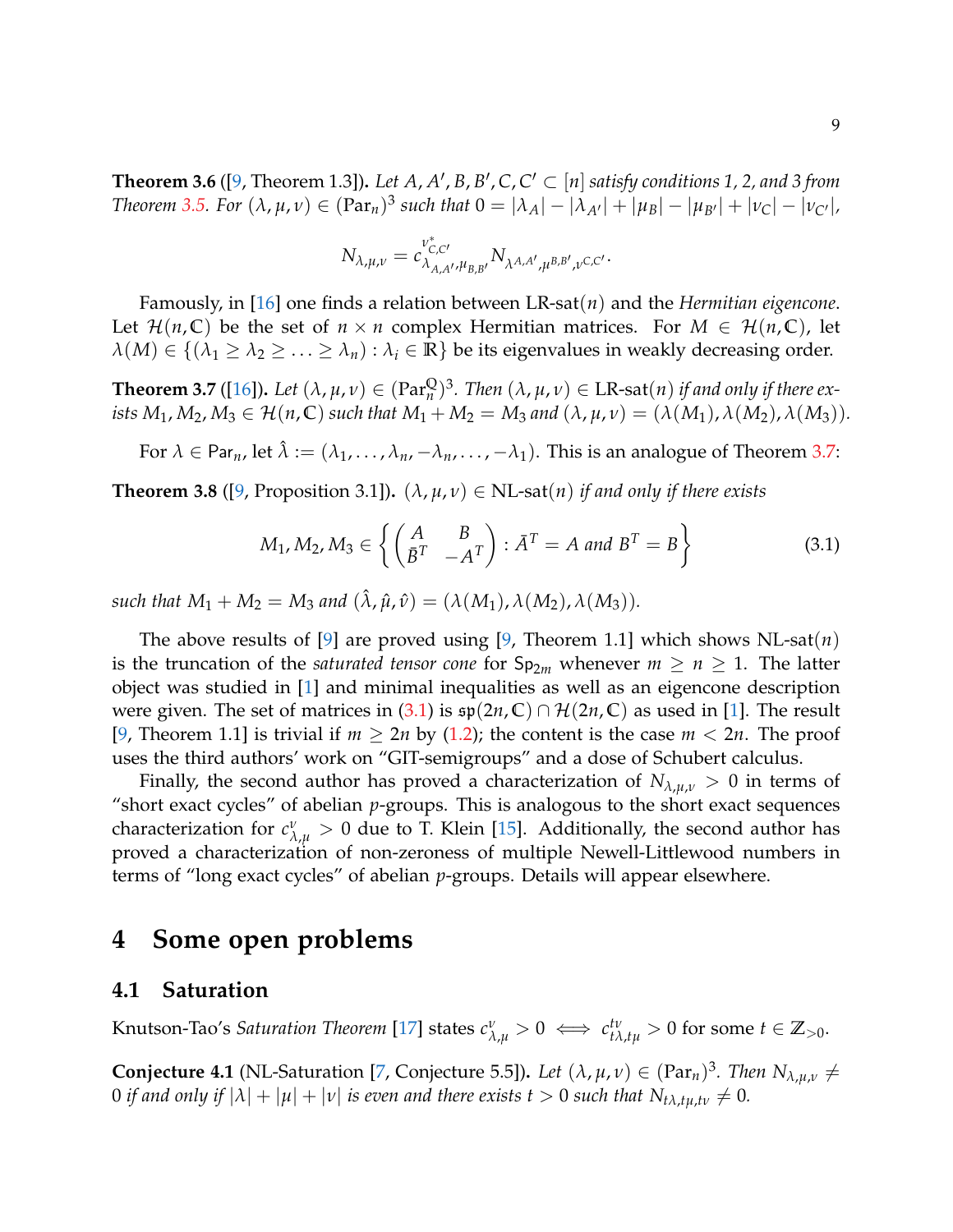In [\[9\]](#page-10-4), Theorem [3.5](#page-7-0) is used to prove Conjecture [4.1](#page-8-1) for  $n \leq 5$ , by computer-aided calculation of Hilbert bases. In earlier work, [\[7,](#page-10-2) Corollary 5.16] proved the  $n = 2$  case, by combinatorial reasoning. In addition, we have:

**Theorem 4.2** ([\[7,](#page-10-2) Theorem 5.7]). *Conjecture* [4.1](#page-8-1) *holds if*  $\lambda$ ,  $\mu$ , *or*  $\nu$  *is a row or a column.* 

Conjecture [4.1](#page-8-1) generalizes [\[7,](#page-10-2) Corollary 4.5] which is the case  $\lambda = \mu = \nu$ . That result addresses a matter in H. Hahn's notion of *detection* which is motivated by R. Langlands' *beyond endoscopy proposal* towards his functoriality conjecture; see [\[10\]](#page-10-11).

## **4.2 Analogue of M. Kleber's conjecture**

Fix a rectangle  $R = a \times b$  and consider all products  $s_{\lambda} s_{\lambda} \vee [R]$ . M. Kleber [\[14,](#page-11-13) Section 3] conjectured that these products, ranging over unordered pairs (*λ*, *λ* ∨[*R*] ) are linearly independent in Λ.

<span id="page-9-0"></span>**Problem 4.3** ([\[7,](#page-10-2) Problem 7.2])**.** *Are the products s*[*λ*] *s* [*λ* ∨[*R*] ] *, indexed over unordered pairs of partitions* (*λ*, *λ* ∨[*R*] ) *contained in R, linearly independent in* Λ*?*

By Lemma [2.1\(](#page-1-2)II), M. Kleber's conjecture implies a "yes" answer to Problem [4.3.](#page-9-0)

### **4.3 A unimodality conjecture**

There seems to be another "structural" aspect of  $(1.3)$ . Define

$$
h_t^{\mu,\nu} = \sum_{\lambda: |\lambda| = |\mu \Delta \nu| + 2t} N_{\mu,\nu,\lambda}.
$$

A sequence  $(a_k)_{k=0}^N$  is *unimodal* if there exists  $0 \le m \le N$  such that

 $0 \le a_0 \le a_1 \le \ldots \le a_m \ge a_{m+1} \ge \ldots a_{N-1} \ge a_N$ .

<span id="page-9-1"></span>**Conjecture 4.4** ([\[7,](#page-10-2) Conjecture 3.7]). *The sequence*  $\{h_t^{\mu,\nu}\}$ *μ*,ν<sub>}</sub> |μ∧ν|<br>*t l l l l l l l*  $\int_{t=0}^{\lfloor \mu/\sqrt{t} \rfloor}$  *is unimodal.* 

Conjecture [4.4](#page-9-1) is true for all  $s_{[\mu]}s_{[\nu]}$  where  $0 \leq |\mu|, |\nu| \leq 7$ , and many larger cases [\[7\]](#page-10-2). Theorem [2.3](#page-2-1) (II) and (III) suggest a proof approach for Conjecture [4.4:](#page-9-1) construct chains in Young's poset, each element *λ* appearing *Nµ*,*ν*,*λ*-many times, "centered" at *m*.

## **4.4 The associativity relation**

Since  $N_{\mu,\nu,\lambda}$  are structure constants for the Koike-Terada basis, the associativity relation  $(s_{[\mu]}s_{[\nu]})s_{[\lambda]} = s_{[\mu]}(s_{[\nu]}s_{[\lambda]}),$  implies for any  $\mu, \nu, \lambda, \tau \in$  Par that:

<span id="page-9-2"></span>
$$
\sum_{\theta} N_{\mu,\nu,\theta} N_{\theta,\lambda,\tau} = \sum_{\theta} N_{\nu,\lambda,\theta} N_{\mu,\theta,\tau}.
$$
\n(4.1)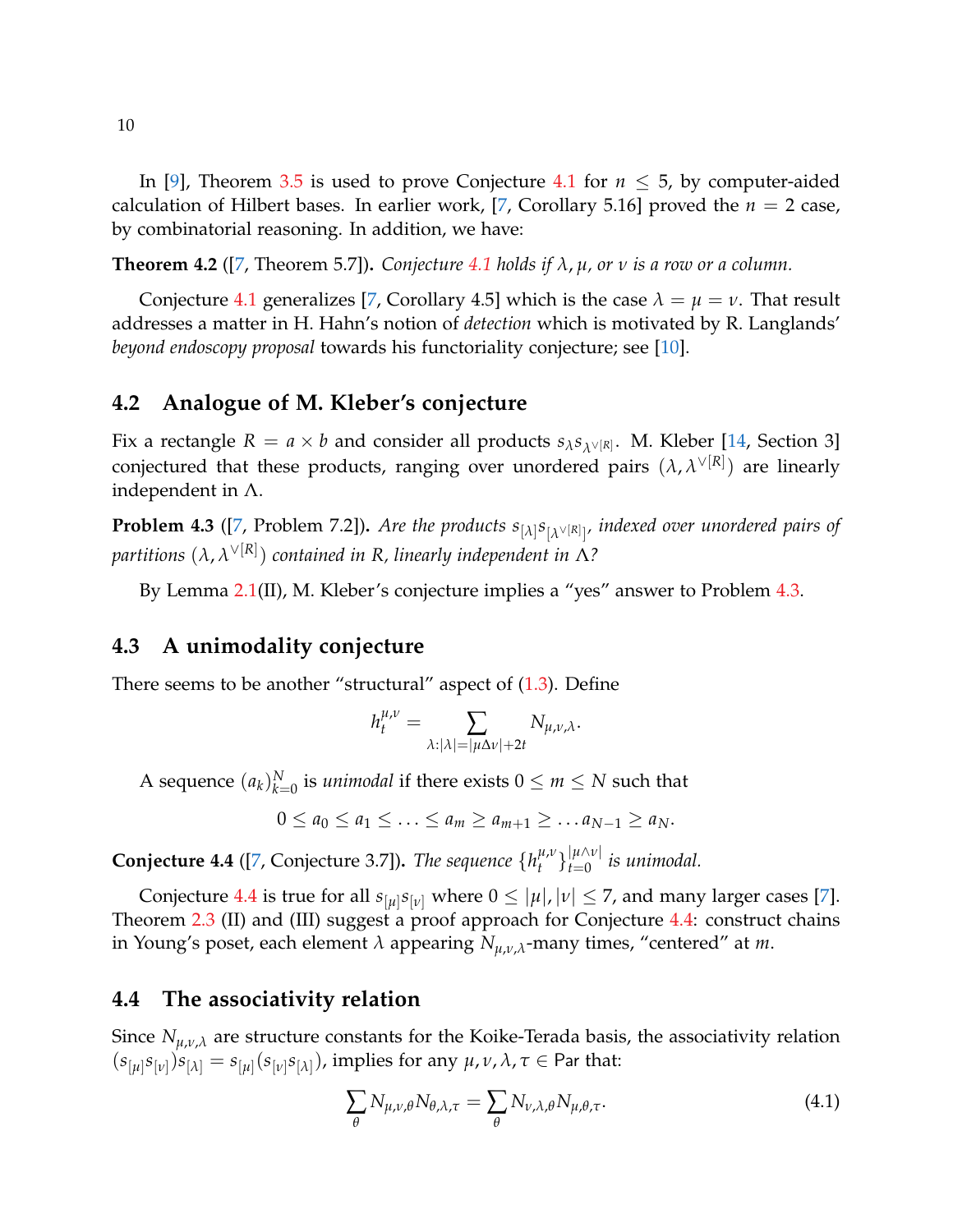#### **Problem 4.5** ([\[7,](#page-10-2) Problem 7.1])**.** *Give a bijective proof of [\(4.1\)](#page-9-2) using the definition [\(1.1\)](#page-0-0).*

Let  $\bar{c}_{\lambda,\mu,\nu}$  be the structure constants for a ring R with basis  $\{[\lambda] : \lambda \in \mathrm{Par}_{n}\}.$  Define  $\overline{N}_{\mu,\nu,\lambda}$  with these coefficients, as in [\(1.1\)](#page-0-0). The  $\overline{N}_{\mu,\nu,\lambda}$  are structure constants for an associative, commutative ring if  $\bar{c}^{\nu}_{\lambda,\mu} = \alpha c^{\nu}_{\lambda,\mu}$  for a scalar  $\alpha$ . *What are other examples*?

# **References**

- <span id="page-10-10"></span>[1] Prakash Belkale and Shrawan Kumar. "Eigenvalue problem and a new product in cohomology of flag varieties". In: *Invent. Math.* 166.1 (2006), pp. 185–228.
- <span id="page-10-5"></span>[2] Arkady Berenstein and Andrei Zelevinsky. "Tensor product multiplicities, canonical bases and totally positive varieties." In: *Invent. Math.* 143.1 (2001), pp. 77–128.
- <span id="page-10-6"></span>[3] Harm Derksen and Jerzy Weyman. "On the Littlewood-Richardson polynomials." In: *J. Algebra* 2 (2002), pp. 247–257.
- <span id="page-10-8"></span>[4] Harm Derksen and Jerzy Weyman. "The Combinatorics of Quiver Representations." In: *Ann. Inst. Fourier* 61.3 (2011), pp. 1061–1131.
- <span id="page-10-1"></span>[5] William Fulton. *Young tableaux*. Vol. 35. London Mathematical Society Student Texts. With applications to representation theory and geometry. Cambridge: Cambridge University Press, 1997, pp. x+260.
- <span id="page-10-0"></span>[6] William Fulton and Joe Harris. *Representation theory*. Vol. 129. Graduate Texts in Mathematics. A first course, Readings in Mathematics. New York: Springer-Verlag, 1991, pp. xvi+551.
- <span id="page-10-2"></span>[7] Shiliang Gao, Gidon Orelowitz, and Alexander Yong. "Newell-Littlewood numbers." In: *Trans. Amer. Math. Soc.* 374.9 (2021), pp. 6331–6366.
- <span id="page-10-3"></span>[8] Shiliang Gao, Gidon Orelowitz, and Alexander Yong. "Newell-Littlewood numbers II: extended Horn inequalities." In: (2020). arXiv: [2009.09904 \[math.CO\]](http://arxiv.org/abs/2009.09904).
- <span id="page-10-4"></span>[9] Shiliang Gao et al. "Newell-Littlewood numbers III: eigencones and GIT-semigroups." In: (2021). arXiv: [2107.03152 \[math.AG\]](http://arxiv.org/abs/2107.03152).
- <span id="page-10-11"></span>[10] Heekyoung Hahn. "On classical groups detected by the triple tensor product and the Littlewood-Richardson semigroup". In: *Res. Number Theory* 2 (2016), Paper No. 19, 12.
- <span id="page-10-7"></span>[11] Ronald C. King. "Stretched Newell-Littlewood coefficients." In: (2021). arXiv: [2101.](http://arxiv.org/abs/2101.00984) [00984 \[math.CO\]](http://arxiv.org/abs/2101.00984).
- <span id="page-10-9"></span>[12] Ronald C. King, Christophe Tollu, and Frédéric Toumazet. "Factorisation of Littlewood-Richardson coefficients." In: *J. Combin. Theory Ser. A* 116.2 (2009), pp. 314–333.